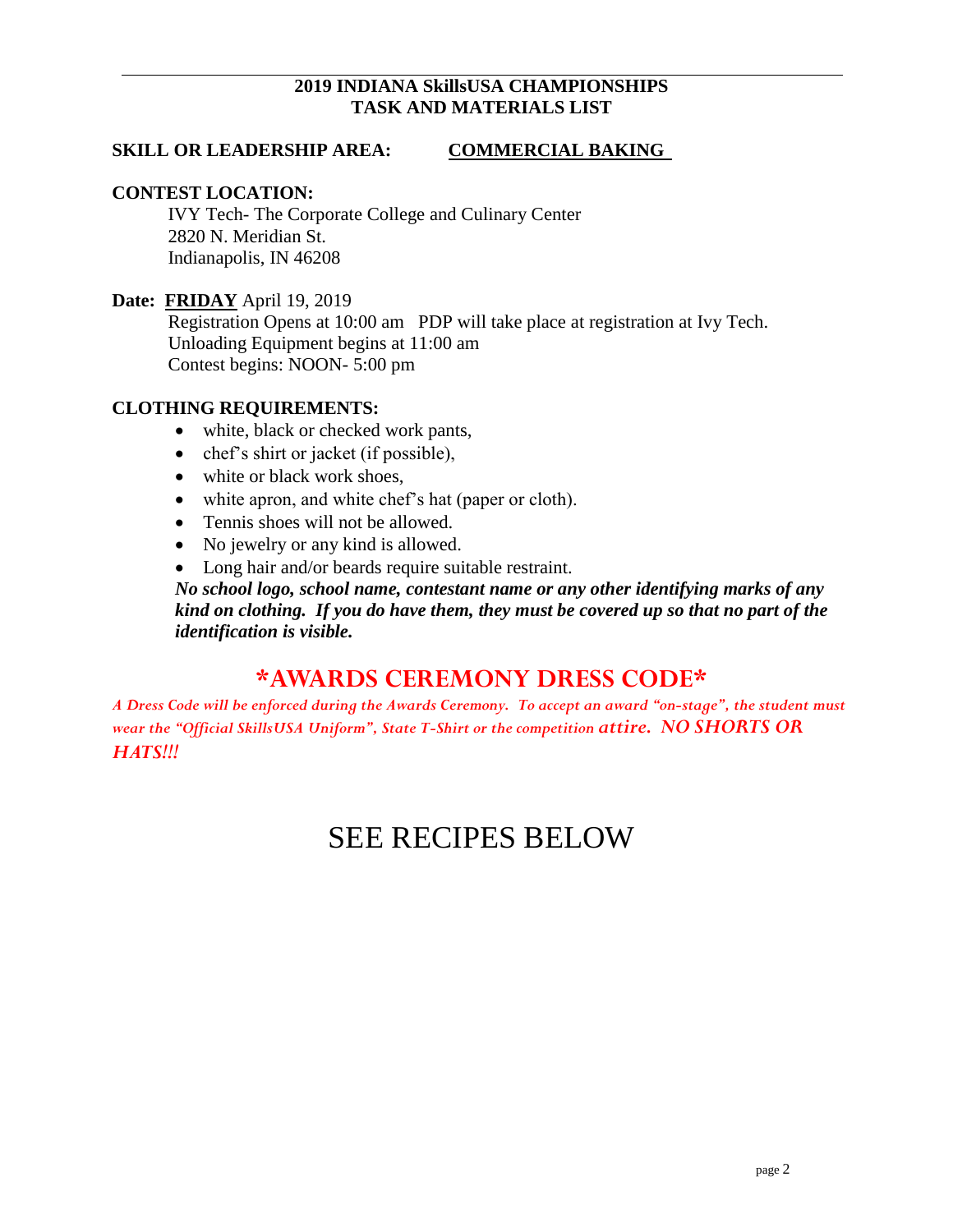

| <b>Raw material</b>     | <b>LB</b> | <b>OZ</b>   | <b>Bakers%</b> | <b>Instructions</b>   |
|-------------------------|-----------|-------------|----------------|-----------------------|
|                         |           |             |                |                       |
| Yeast - instant         |           | 0.375(11 g) | 1.66           | Mix with flour        |
| Water                   |           | 15.5        | 64             | Straight dough mixing |
| <b>Bread Flour</b>      |           | 8.5         | 100            | method                |
| Salt                    |           | 0.55(15.5g) | 2.25           |                       |
| Sugar, granulated       |           | 1.25        | 5              |                       |
| Milk powder             |           | 1.25        | 5              |                       |
| Shortening, all purpose |           | 0.75(21.25) | 3              |                       |
| <b>TOTAL</b>            |           | 12          |                |                       |

#### *1. Dough temperature: Between 75 and 80 degrees. (Watch your temperatures). Allow dough to rise, dough should double in size.*

- 2. Cut into proper size pieces, round the piece of dough up and let rest. DO NOT USE PROOF BOX –Keep dough at room temperature, covered
- 3. Make Up: 1pan loaf, scale 16 oz to achieve finished weight of 14 oz, 1three-braided loaves – scale to 16 oz – finished weight 14 oz With remaining dough prepare 6 each, 2 ounce, single knot rolls.
- 4. Proof to proper size.
- 5. Egg wash(1 egg + 1 Tablespoon water)
- 6. Bake: 400degrees.

Display: One standard pan loaf, one braided loaf, and six knot rolls.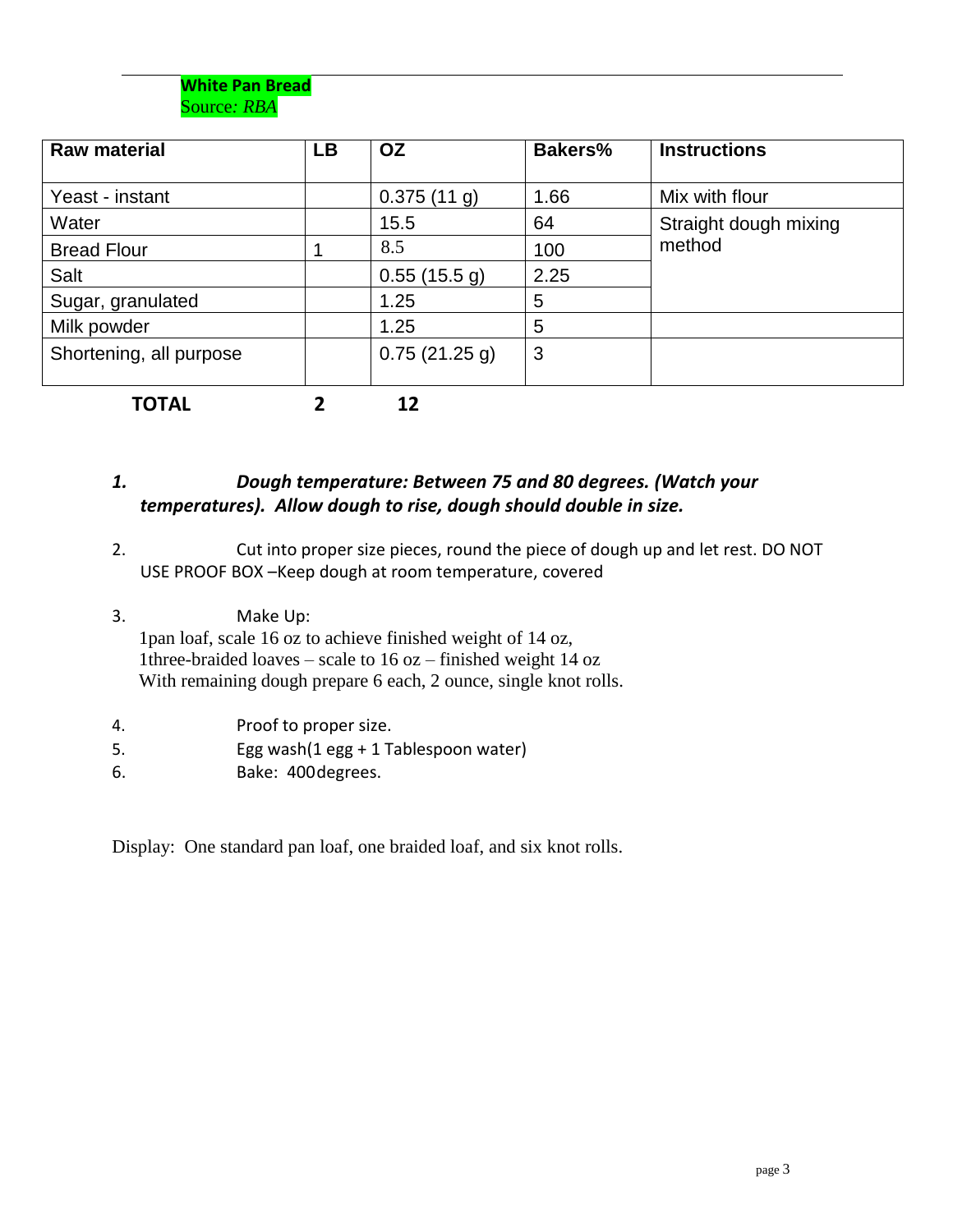#### **Pumpkin Bread** *Source:* Baking Fundamentals, Noble Masi

| <b>Raw Material</b>  | B | <b>OZ</b>                 | <b>Baker's</b><br>$\frac{0}{0}$ | <b>Instructions</b>                                                                                                                                                                   |
|----------------------|---|---------------------------|---------------------------------|---------------------------------------------------------------------------------------------------------------------------------------------------------------------------------------|
| raisins              |   | 1.75                      | 57                              |                                                                                                                                                                                       |
| water                |   | 1.32                      | 43                              | Soak the raisins in the water<br>before starting with the rest of the<br>ingredients                                                                                                  |
|                      |   |                           |                                 |                                                                                                                                                                                       |
| Pumpkin, canned      |   | 3                         | 100                             | Combine the pumpkin with the                                                                                                                                                          |
| eggs                 |   | 1.29                      | 43                              | sugar, eggs, and oil, mix on 2 <sup>nd</sup><br>speed until smooth.                                                                                                                   |
| Sugar                |   | 4                         | 133                             |                                                                                                                                                                                       |
| Vegetable oil        |   | 1.32                      | 43                              | With a wire whisk, combine the<br>dry ingredients (except the<br>sugar in a separate bowl)                                                                                            |
| Baking soda          |   | 0.0275 (.20 tsp)          | $\mathbf 1$                     |                                                                                                                                                                                       |
| salt                 |   | $0.055(0.3 \text{ tsp})$  | $\overline{2}$                  |                                                                                                                                                                                       |
| Ground cloves        |   | $0.0275(0.3 \text{ tsp})$ | 1                               | After the wet is smooth, add the<br>dry ingredients, drain the raisins,<br>discard the water and add the<br>raisins. Continue to mix until<br>everything is fully incorporated.<br>Do |
| Ground cinnamon      |   | $0.0275(0.3 \text{ tsp})$ | 1                               |                                                                                                                                                                                       |
| Bread flour          |   | 3                         | 100                             | Just blend together, avoid<br>over mixing.                                                                                                                                            |
| <b>Baking powder</b> |   | $0.055(0.45 \text{ tsp})$ | $\overline{2}$                  |                                                                                                                                                                                       |

**Total 15.25**

#### **Procedure**

*1. Combine first 7 ingredients and mix with paddle for approx. 5 minutes*

## *2. Gradually add oil, flour and baking powder*

- 3. Add water and raisins
- 4. Pour into the smaller loaf pan provided to make proper size loaf
- 5. Bake at 375 degrees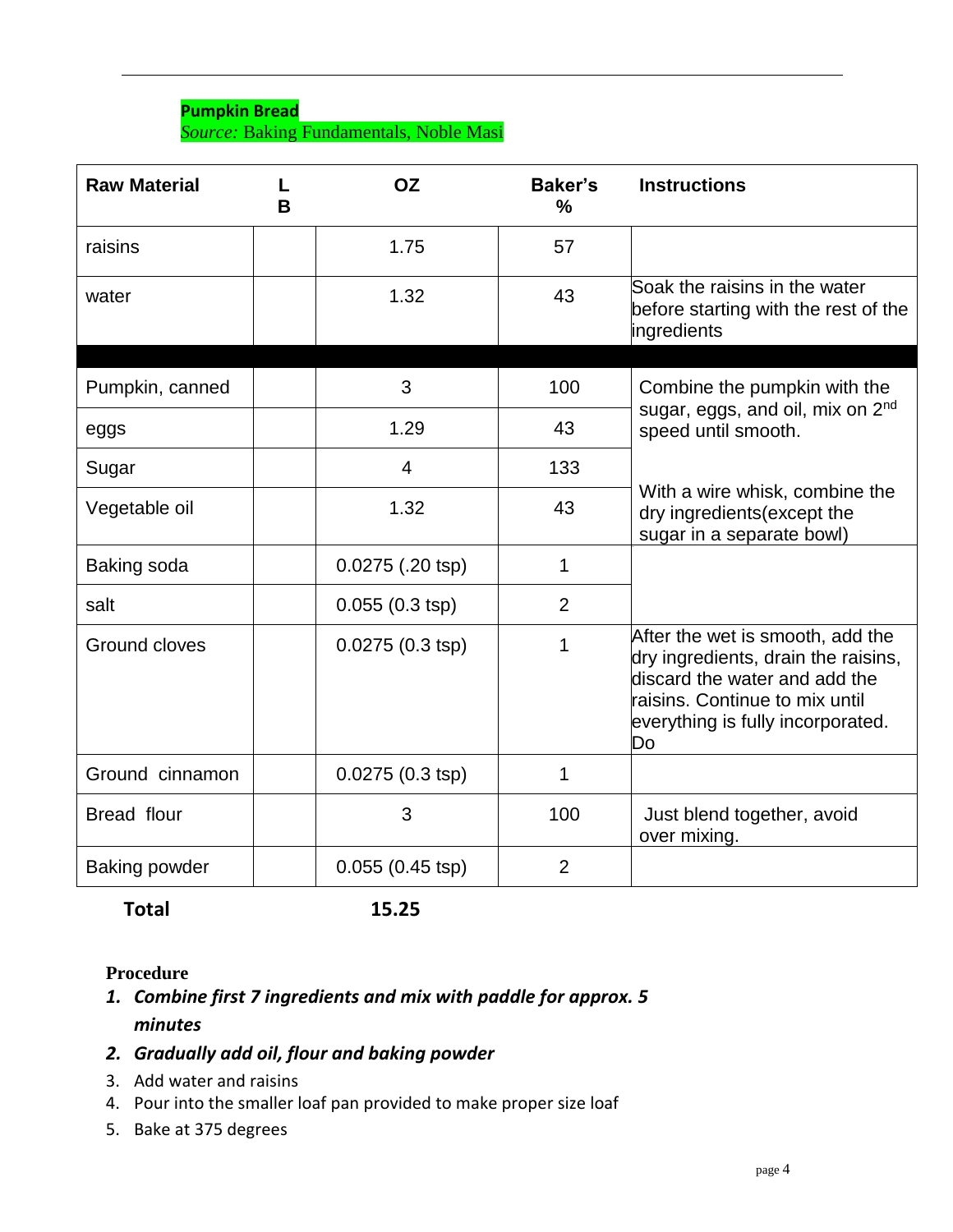

| Raw Ingredients   LB | <b>OZ</b>                   | <b>Baker's</b><br>% | <b>Instructions</b>                                                                                                                                                                                                                        |
|----------------------|-----------------------------|---------------------|--------------------------------------------------------------------------------------------------------------------------------------------------------------------------------------------------------------------------------------------|
| Sugar                | $\overline{4}$              | 50                  | Cream sugar, salt, and butter for 5<br>minutes on 2 <sup>nd</sup> speed, scrape the bowl                                                                                                                                                   |
| Salt                 | 0.08<br>$(0.5$ tsp)         | 8.5                 |                                                                                                                                                                                                                                            |
| <b>Butter</b>        | 3                           | 37.5                |                                                                                                                                                                                                                                            |
| Eggs, whole          | $\overline{2}$              | 25                  | Add eggs in two stages and cream in.                                                                                                                                                                                                       |
| Milk, liquid         | 1                           | 12.5                | Add milk and vanilla alternately with the<br>dry ingredients                                                                                                                                                                               |
| Vanilla              | 0.125<br>(0.75 tsp          | .25                 |                                                                                                                                                                                                                                            |
| <b>Cake Flour</b>    | 8                           | 100                 | Sift flour and baking powder<br>together, add in thirds                                                                                                                                                                                    |
| <b>Baking Powder</b> | 0.3<br>$(2.25 \text{ tsp})$ | 3                   | alternating with the milk and<br>vanilla to the creamed<br>ingredients. Mix on 1 <sup>st</sup> speed<br>until well combined, scraping as<br>necessary.<br>Flatten the dough slightly and<br>chill it for 30 minutes for easier<br>handling |

## **TOTAL 18.5 ounces**

## *1. Roll dough to approximately ¼-inch thickness on the table, lightly dusted with flour.*

- 2. Use parchment-lined baking sheets.
- 3. Cut out 10 cookies. Use a 3" round cutter (students to provide their own cookie cutter)
- 4. Wash with milk and sprinkle with granulated sugar.
- 5. Bake in 375 degrees F oven. 6 10 minutes, *DO NOT OVERBAKE!*
- *6. Display 6 cookies.*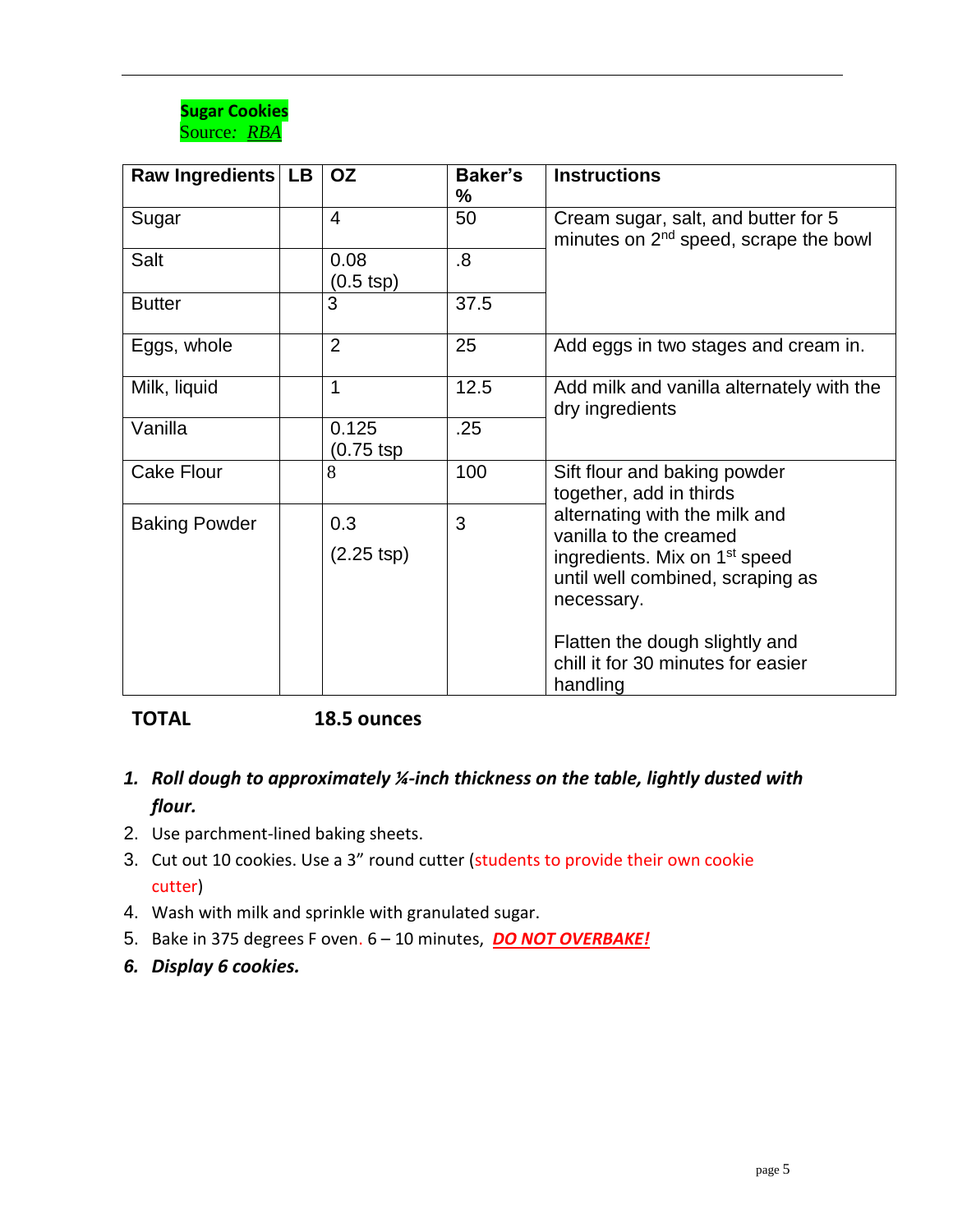**Cake Decorating** Source*: RBA*

*Each student will provide for themselves either one 8" round yellow cake to be split in three layers or two, 8" round yellow cakes to be split in two.*

*Each student will be provided with whipped topping (may substitute buttercream if necessary)*

**Test Problem**

**Customer Name**: Ms. Sarah Jones **Phone:** 800-638-0924

**Day Wanted**: Tuesday **Date Wanted**: 6/27/13 **Time Wanted**: 4:00PM

*Size: 8" rounds, split and filled with red jelly filling. Fillings are provided.*

**Required: 3 layers of cake, (You may either cut a single cake into three layers,** *or,* **from two cakes, split each in two and use only 3 of the halves as your layers.(There will be one layer left over in that case.). Fill with two layers of filling. The entire cake is to be iced in whipped topping, Pipe shell border of whipped topping. Use buttercream to pipe roses, leaves and writing.** 

**Icing**: Use icing provided

**Colors**: Yellow roses, green leaves **Flower Type**: Spray of roses- 3 to 5 **Inscription**: Happy Birthday Vickie **Special instructions:**

#### *1. Scale no more than 1quart of whip topping. Use whipped topping for icing the cake.*

- 2. Prepare colors and bags. Use butter cream icing provided for roses, leaves and writing.
- 3. Pipe white border of your choosing. (whipped topping)
- 4. Do not comb sides.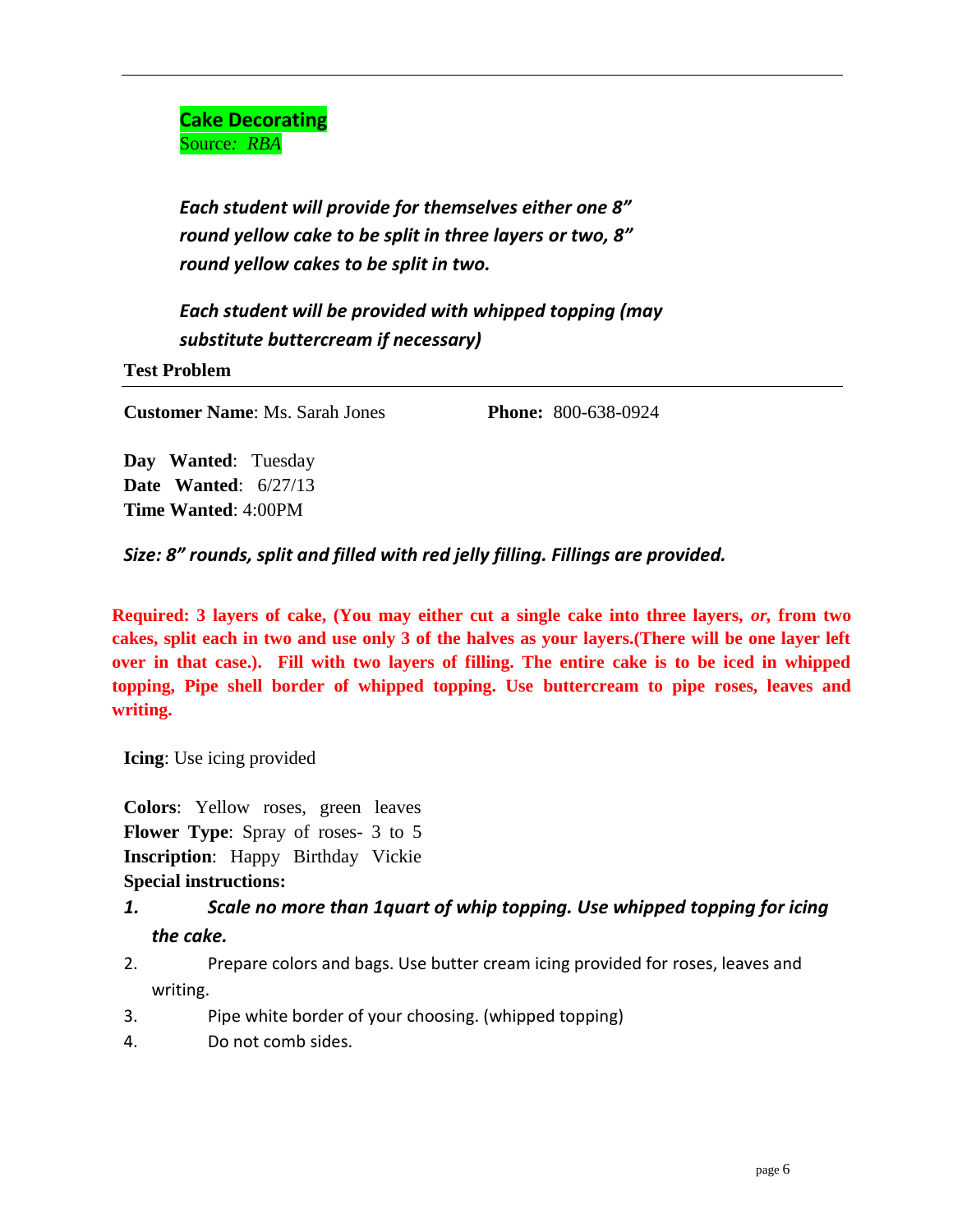#### **Pumpkin Pie** Source*: Professional Baking, Gisslen*

#### **Dough**

| <b>Raw Material</b>     | LВ | <b>OZ</b>                    | <b>Baker's %</b> | <b>Instruction</b>                                                                                        |
|-------------------------|----|------------------------------|------------------|-----------------------------------------------------------------------------------------------------------|
| Pastry Flour            |    | 8                            | 100              | Prepare by hand.                                                                                          |
| Shortening, all purpose |    | 5                            | 60               | Rub shortening and flour until dough<br>forms small pieces                                                |
| Salt                    |    | 0.15<br>$(0.75 \text{ tsp})$ | 1.87             | Dissolve ingredients in water. Add to the<br>above and fold over lightly until the liquid<br>is absorbed. |
| Water (cold)            |    | 3.5                          | 40               |                                                                                                           |
| <b>TOTAL</b>            |    | 16.5                         |                  |                                                                                                           |

## **Filling**

| Pumpkin puree      | 12.25                   | Place the pumpkin in the bowl of a mixer fitted                                                                                                                                                                                                                                                                               |
|--------------------|-------------------------|-------------------------------------------------------------------------------------------------------------------------------------------------------------------------------------------------------------------------------------------------------------------------------------------------------------------------------|
| Pastry flour       | 0.5                     | with the whip attachment.                                                                                                                                                                                                                                                                                                     |
|                    |                         |                                                                                                                                                                                                                                                                                                                               |
|                    |                         | Sift together the flour, spices, and salt.                                                                                                                                                                                                                                                                                    |
| Cinnamon           | $0.06(0.7 \text{ tsp})$ |                                                                                                                                                                                                                                                                                                                               |
| <b>Nutmeg</b>      | $0.125$ tsp             | Add the flour mixture and sugar to the<br>pumpkin. Mix at first speed until smooth and                                                                                                                                                                                                                                        |
| Ginger             | $0.125$ tsp             | well blended. Avoid whipping air into the mix.                                                                                                                                                                                                                                                                                |
| <b>Cloves</b>      | $0.125$ tsp             |                                                                                                                                                                                                                                                                                                                               |
| Salt               | 0.06                    | Add the eggs and mix in. Scrape down the                                                                                                                                                                                                                                                                                      |
|                    | (0.33 tsp)              | sides of the bowl.                                                                                                                                                                                                                                                                                                            |
| <b>Brown Sugar</b> | 5                       | Turn the machine to low speed. Gradually pour<br>in the syrup, then the milk. Mix until evenly<br>blended.<br>Let the filling stand for $30 - 60$ minutes.<br>Stir the filling to remix. Fill the pie shell. Bake at<br>450°F for 15 minutes. Lower the heat to 350°F<br>and bake until set, about $30 - 40$ minutes<br>more. |
| Eggs               | 5                       |                                                                                                                                                                                                                                                                                                                               |
| Corn syrup         | 1                       |                                                                                                                                                                                                                                                                                                                               |
| Whole milk         | 10                      |                                                                                                                                                                                                                                                                                                                               |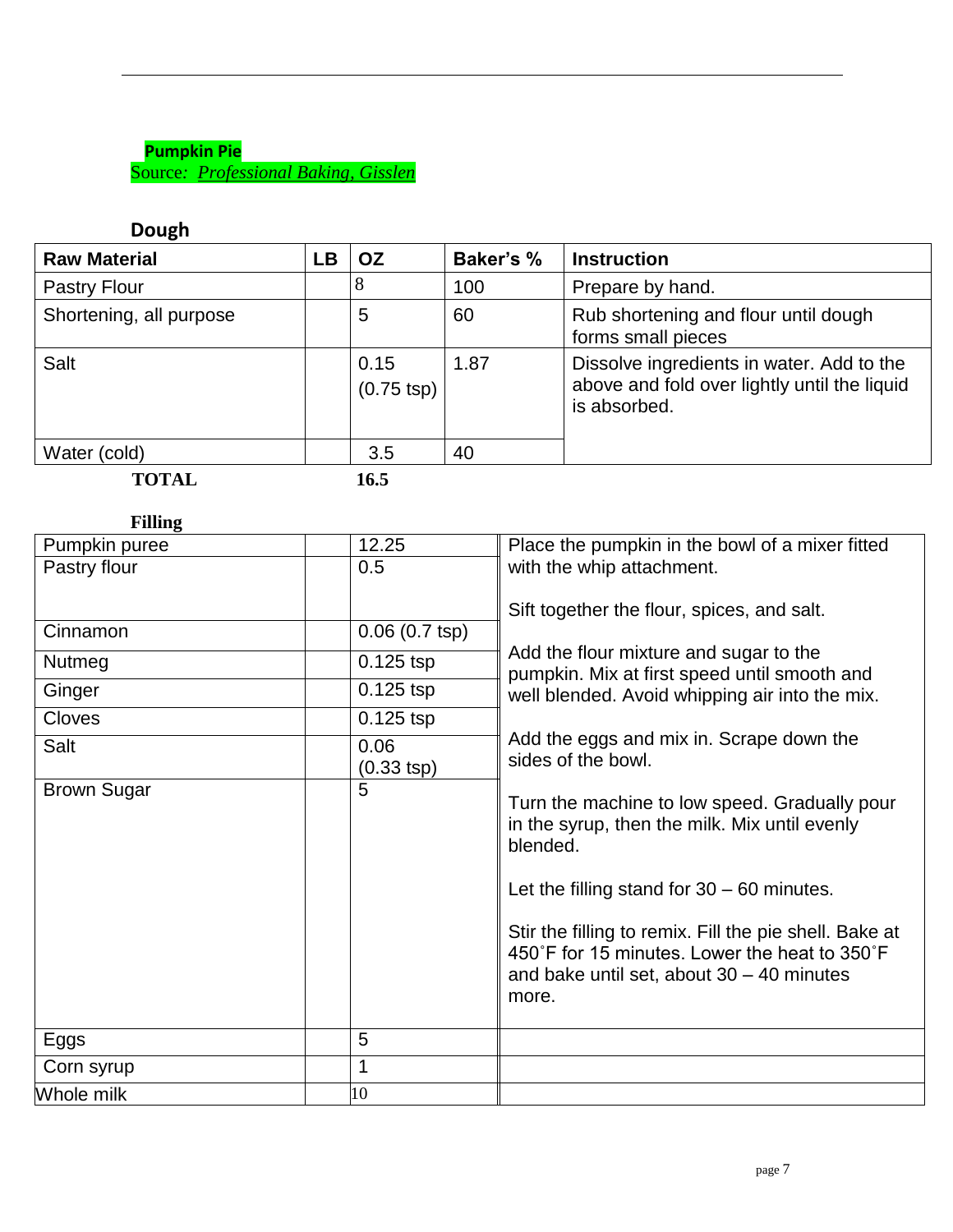## **TOTAL 2 2**

- *1. Rest dough, refrigerated for half hour minimum.*
- 2. Prepare one 9" fluted pie shell from approximately 9 ounces of the pie dough
- 3. Fill and bake as instructed above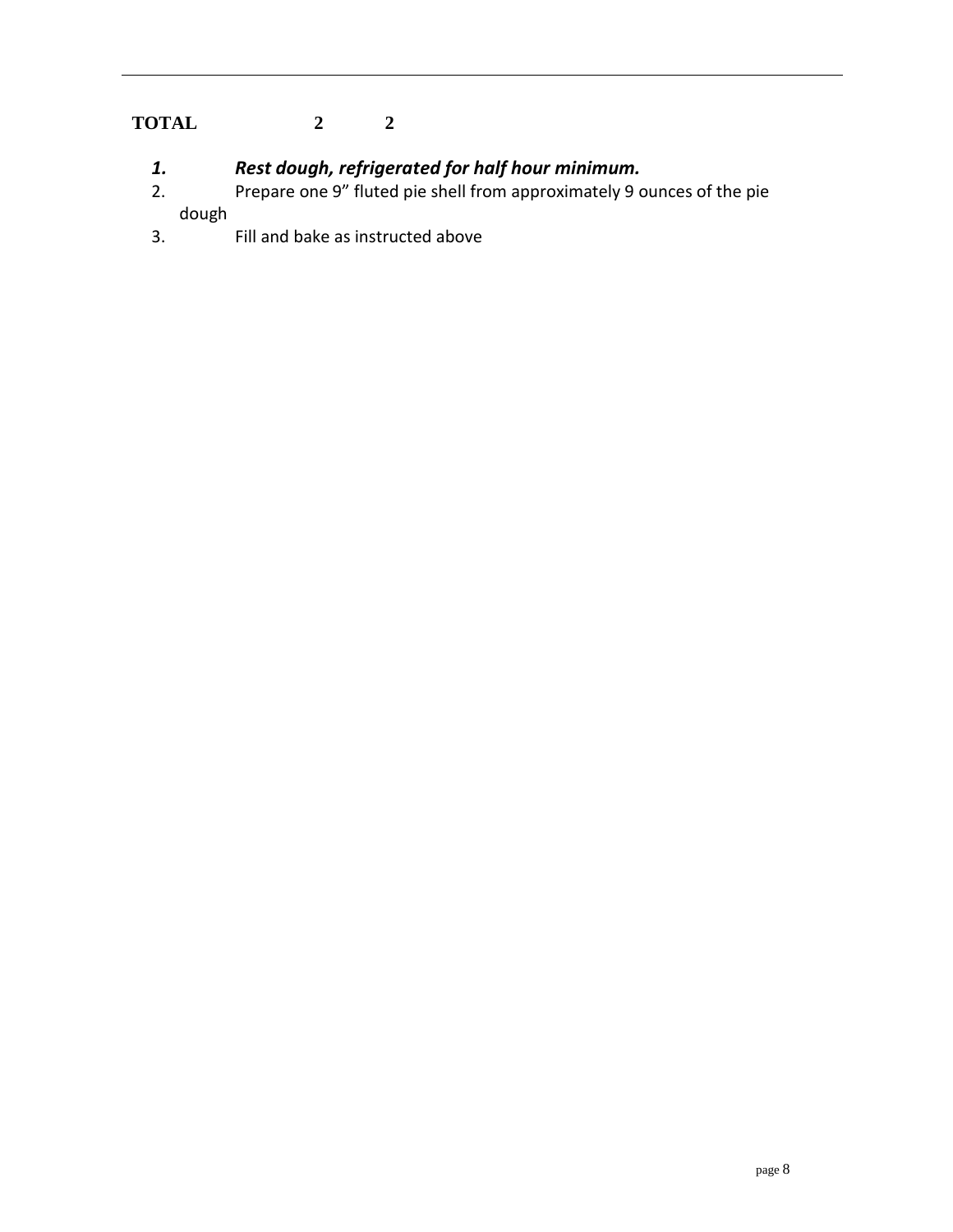# SkillsUSA State Commercial Baking Competition 2018

# Equipment to be provided by Host Site

\*Sheet pans \*Parchment paper \*Stand mixer \*Mixing bowls \*Pie tins \*1 lbs. Loaf pans \*8 ounce loaf pans

## Equipment to be provided by contestant

\*Personal knife kit

-Whisk -Paring knife -Pastry brush -Bench scraper -Spatula (rubber, metal, offset) -Measuring cups and teaspoons -Pastry bags and tips -Food coloring: blue, yellow and green (post-secondary only) -Kitchen spoon (wooden or plastic) -3" diameter round cookie cutter \*Kitchen towels (4 min) \*Digital scale \*Sifter \*Rolling pin \*Kitchen timer—CELLPHONES WILL NOT BE ALLOWED \*Oven mitts \*Cake turntable \*Piping bags and tips \*Round 3" (non-fluted) cookie cutter (secondary only) \*Blue tape and sharpie to label items \*Any other equipment you deem necessary to complete the contest

# **NO OUTSIDE FOOD ITEMS MAY BE BROUGHT TO CONTEST EXCEPT CAKE LAYERS**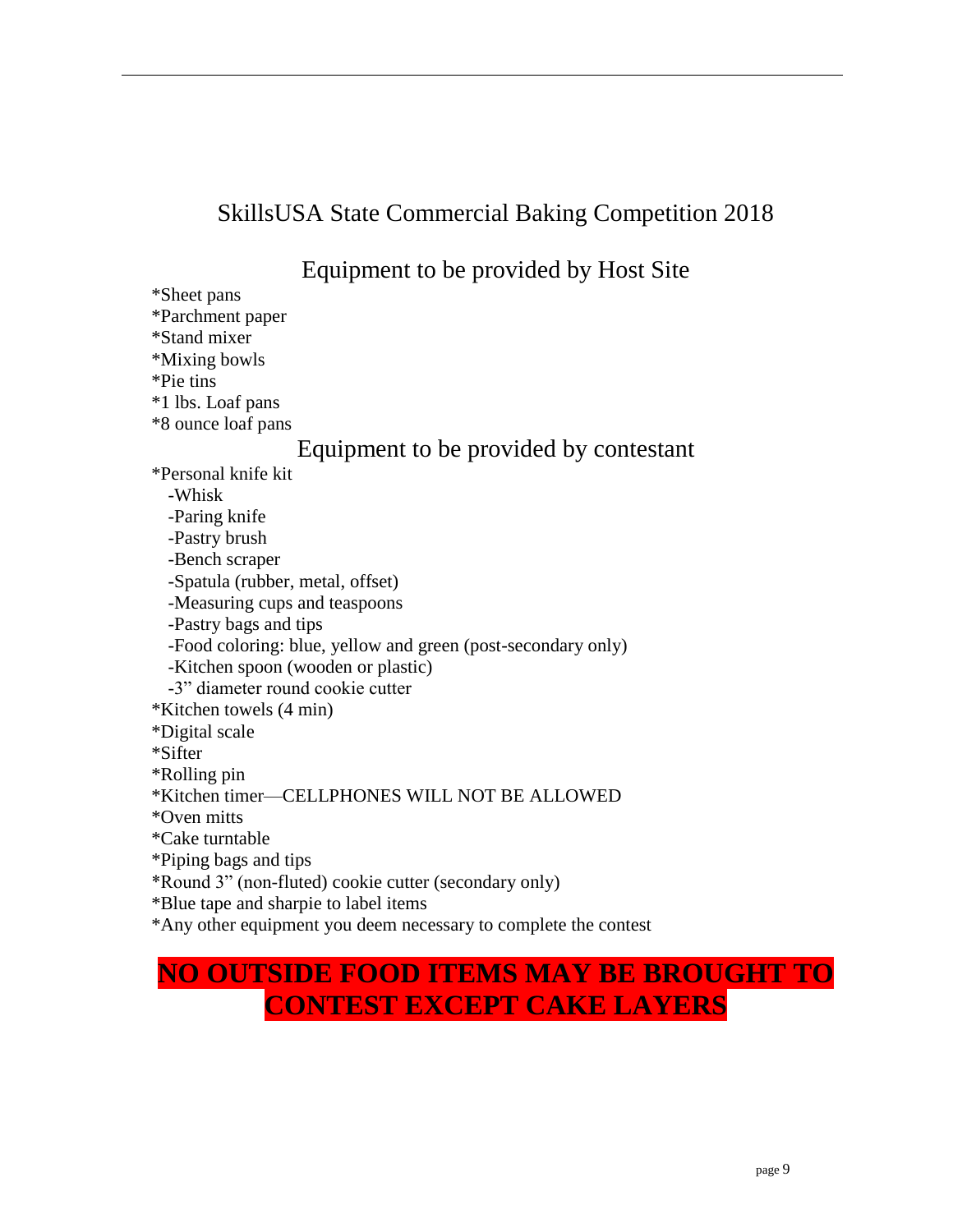# Clothing requirement

\*Pants: white or black and white checkered (no black) \*Coats: white with no logos unless SkillsUSA \*Hat: white (paper or cloth) \*White apron \*Shoes: white or black leather work shoes No jewelry, including piercings No long, artificial, or polished nails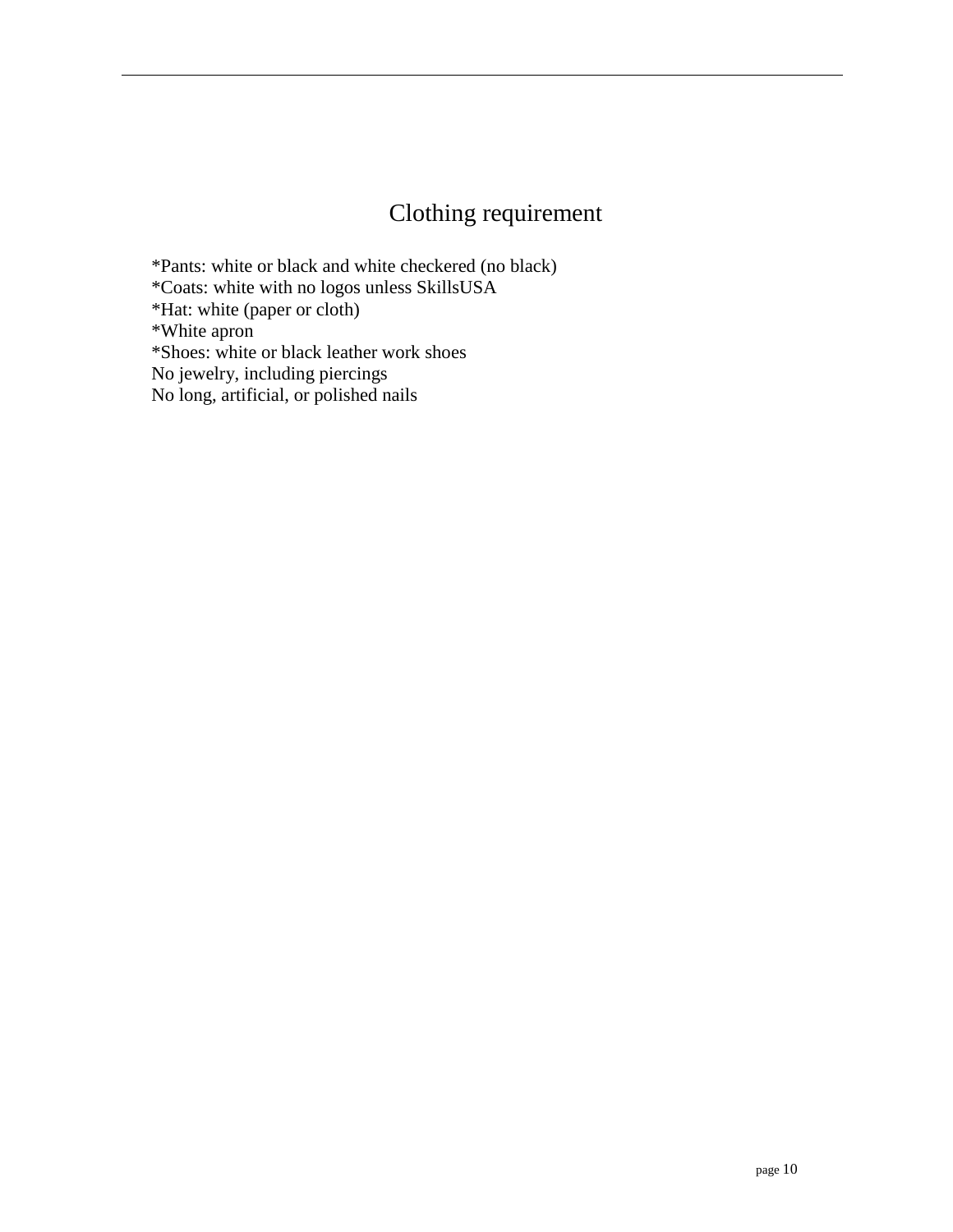Here are examples of the kind of qualities the judges look for. These have been made directly from the attached formulas.



Pumpkin Bread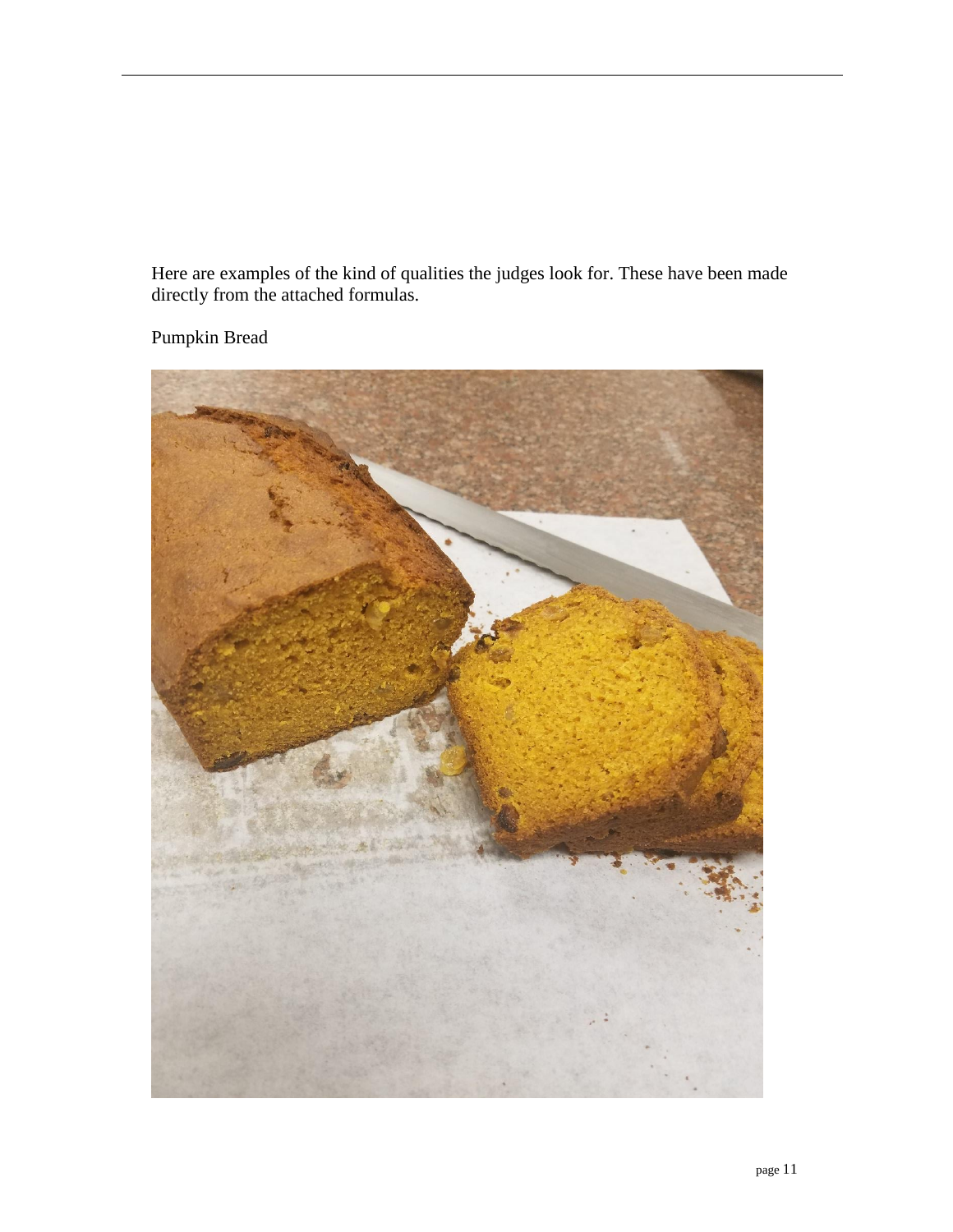## Soft Rolls